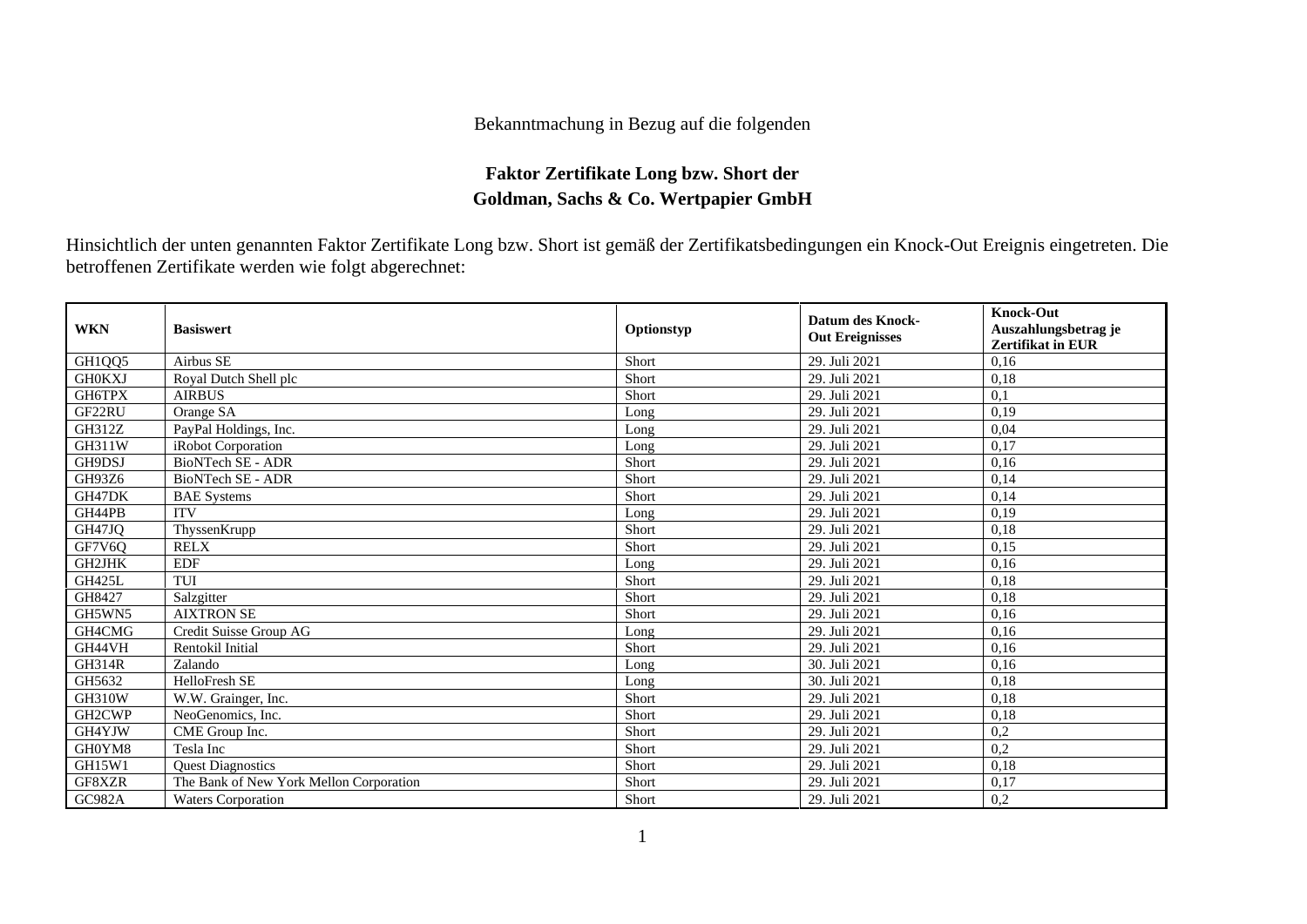| <b>WKN</b>    | <b>Basiswert</b>                | Optionstyp | <b>Datum des Knock-</b><br><b>Out Ereignisses</b> | <b>Knock-Out</b><br>Auszahlungsbetrag je<br><b>Zertifikat in EUR</b> |
|---------------|---------------------------------|------------|---------------------------------------------------|----------------------------------------------------------------------|
| GF7V0Y        | Keysight Technologies           | Short      | 29. Juli 2021                                     | 0,18                                                                 |
| GF7VFT        | VICOR CORPORATION               | Short      | 29. Juli 2021                                     | 0,18                                                                 |
| GF53UC        | <b>ABBOTT LABS</b>              | Short      | 29. Juli 2021                                     | 0,2                                                                  |
| GF1TQQ        | Tesla Inc                       | Short      | 29. Juli 2021                                     | 0,2                                                                  |
| GB29EP        | Nike                            | Short      | 29. Juli 2021                                     | 0,2                                                                  |
| GF8YMZ        | Nielsen Holdings PLC            | Long       | 29. Juli 2021                                     | 0,19                                                                 |
| GH7Z3T        | PROTO LABS, INC                 | Long       | 29. Juli 2021                                     | 0,2                                                                  |
| GH4MEN        | Xilinx                          | Short      | 29. Juli 2021                                     | 0,18                                                                 |
| GH5WNG        | FRESHPET, INC.                  | Long       | 29. Juli 2021                                     | 0,16                                                                 |
| GH4QY5        | <b>Wheat Future</b>             | Short      | 29. Juli 2021                                     | 0,2                                                                  |
| GH8GAH        | Twitter, Inc.                   | Short      | 29. Juli 2021                                     | 0,17                                                                 |
| GF8YUN        | Autodesk, Inc.                  | Short      | 29. Juli 2021                                     | 0,17                                                                 |
| GH5ER6        | Rolls-Royce                     | Short      | 29. Juli 2021                                     | 0,2                                                                  |
| GH44GV        | Glencore                        | Short      | 29. Juli 2021                                     | 0,19                                                                 |
| GH3ZKR        | FTSE MIB Index                  | Short      | 29. Juli 2021                                     | 0,2                                                                  |
| GH64RH        | Amplifon S.p.A.                 | Long       | 29. Juli 2021                                     | 0,14                                                                 |
| GH4YMP        | PFEIFFER VACUUM                 | Short      | 29. Juli 2021                                     | 0,19                                                                 |
| GH313Q        | <b>Sartorius</b>                | Short      | 29. Juli 2021                                     | 0,19                                                                 |
| GF93MV        | <b>AEX</b> Index                | Short      | 29. Juli 2021                                     | 0,17                                                                 |
| GH3N43        | Daimler                         | Short      | 29. Juli 2021                                     | 0,19                                                                 |
| GF98N3        | Swiss Re                        | Short      | 29. Juli 2021                                     | 0,19                                                                 |
| GH76ZL        | Sartorius                       | Short      | 29. Juli 2021                                     | 0,19                                                                 |
| GC5QG9        | <b>Wolters Kluwer</b>           | Short      | 29. Juli 2021                                     | 0,18                                                                 |
| GF8TSX        | Fresenius SE & Co KGaA          | Short      | 29. Juli 2021                                     | 0,2                                                                  |
| GF7QRV        | Lanxess AG                      | Short      | 29. Juli 2021                                     | 0,19                                                                 |
| GF2FAL        | UCB S.A.                        | Short      | 29. Juli 2021                                     | 0,17                                                                 |
| GF6JEM        | Fresenius SE & Co KGaA          | Short      | 29. Juli 2021                                     | 0,19                                                                 |
| GH4SZ1        | Tesla Inc                       | Short      | 29. Juli 2021                                     | 0,16                                                                 |
| GF6ZCZ        | <b>GEA Group AG</b>             | Short      | 29. Juli 2021                                     | 0,15                                                                 |
| GF74XA        | Kirkland Lake Gold Ltd.         | Short      | 29. Juli 2021                                     | 0,18                                                                 |
| GH90BG        | <b>Advanced Micro Devices</b>   | Short      | 29. Juli 2021                                     | 0,18                                                                 |
| GF5K3L        | Adecco                          | Long       | 29. Juli 2021                                     | 0,17                                                                 |
| GF13M9        | S&P Global Inc                  | Short      | 29. Juli 2021                                     | 0,17                                                                 |
| <b>GF7LNV</b> | <b>ASGN INCORPORATED</b>        | Short      | 29. Juli 2021                                     | 0,18                                                                 |
| GH3ASB        | ServiceNow Inc                  | Short      | 29. Juli 2021                                     | 0,2                                                                  |
| <b>GH843E</b> | ServiceNow Inc                  | Short      | 29. Juli 2021                                     | 0,2                                                                  |
| GH4T0D        | Citrix Systems                  | Long       | 29. Juli 2021                                     | 0,18                                                                 |
| <b>GF847E</b> | Old Dominion Freight Line, Inc. | Short      | 29. Juli 2021                                     | 0,17                                                                 |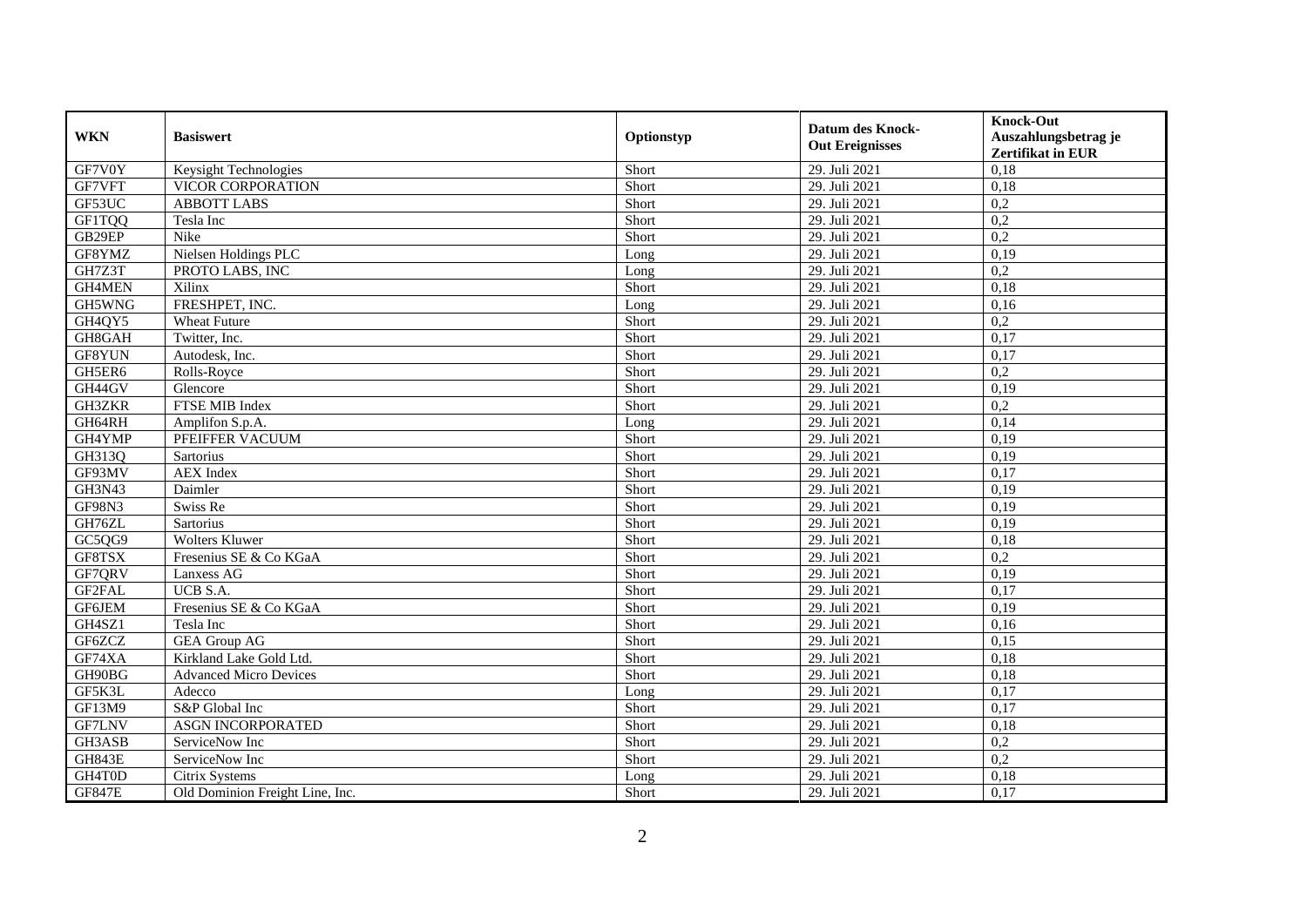| <b>WKN</b>    | <b>Basiswert</b>                  | Optionstyp | <b>Datum des Knock-</b><br><b>Out Ereignisses</b> | <b>Knock-Out</b>         |
|---------------|-----------------------------------|------------|---------------------------------------------------|--------------------------|
|               |                                   |            |                                                   | Auszahlungsbetrag je     |
|               |                                   |            |                                                   | <b>Zertifikat in EUR</b> |
| GH5NE4        | <b>Advanced Micro Devices</b>     | Short      | 29. Juli 2021                                     | 0,17                     |
| GH2T5Y        | <b>TAL Education Group</b>        | Short      | 29. Juli 2021                                     | 0,19                     |
| GF93EM        | Wendel                            | Short      | 29. Juli 2021                                     | 0,18                     |
| GF5BXN        | Citrix Systems                    | Long       | 29. Juli 2021                                     | 0,16                     |
| GF8VKC        | Exor N.V.                         | Short      | 29. Juli 2021                                     | 0,15                     |
| GH44SG        | Pearson                           | Short      | 30. Juli 2021                                     | 0,19                     |
| GF7YK8        | Proximus S.A.                     | Short      | 30. Juli 2021                                     | 0,16                     |
| <b>GF408X</b> | Covestro AG                       | Long       | 30. Juli 2021                                     | 0,16                     |
| GH4T0J        | Argenx NV                         | Long       | 30. Juli 2021                                     | 0,17                     |
| GH8Y1D        | HubSpot Inc                       | Short      | 30. Juli 2021                                     | 0,19                     |
| <b>GH7ULR</b> | Moderna Inc                       | Short      | 30. Juli 2021                                     | 0,2                      |
| GH5TZV        | Peloton Interactive Inc.          | Long       | 30. Juli 2021                                     | $\overline{0,2}$         |
| GF7WGC        | Power Integrations Inc            | Short      | 30. Juli 2021                                     | 0,2                      |
| GH10T1        | <b>IHS MARKIT LTD.</b>            | Short      | 30. Juli 2021                                     | 0,18                     |
| GH09B0        | <b>Advanced Micro Devices</b>     | Short      | 30. Juli 2021                                     | 0,19                     |
| GC7Z3N        | General Mills, Inc.               | Long       | 30. Juli 2021                                     | 0,2                      |
| GF8V1E        | TRINET GROUP, INC.                | Short      | 30. Juli 2021                                     | 0,18                     |
| GF7A4S        | Xylem. Inc.                       | Short      | 30. Juli 2021                                     | 0,2                      |
| <b>GF7LUX</b> | TE Connectivity Limited           | Short      | 30. Juli 2021                                     | 0,19                     |
| GC74E1        | Waste Management, Inc.            | Short      | 30. Juli 2021                                     | 0,2                      |
| GH23MH        | <b>BIO-RAD LABORATORIES, INC.</b> | Short      | 30. Juli 2021                                     | 0,15                     |
| GH9DKX        | <b>BioNTech SE - ADR</b>          | Short      | 30. Juli 2021                                     | 0,19                     |
| GF7R18        | SPS COMMERCE, INC.                | Short      | 30. Juli 2021                                     | 0,16                     |
| GH6XWS        | Tesla Inc                         | Short      | 30. Juli 2021                                     | 0,16                     |
| GF7W5X        | EXPONENT, INC.                    | Short      | 30. Juli 2021                                     | 0.17                     |
| GH93WE        | BioNTech SE - ADR                 | Short      | 30. Juli 2021                                     | 0,19                     |
| GF7U4C        | SPS COMMERCE, INC.                | Short      | 30. Juli 2021                                     | 0,15                     |
| GH7Z52        | Varta AG                          | Short      | 30. Juli 2021                                     | 0,18                     |
| <b>GH3UYE</b> | Lufthansa                         | Long       | 30. Juli 2021                                     | 0,2                      |
| GF22GP        | Danone                            | Short      | 30. Juli 2021                                     | 0,2                      |
| GH7ATC        | Euronext                          | Short      | 30. Juli 2021                                     | 0,18                     |
| GF77WF        | Scout <sub>24</sub>               | Short      | 30. Juli 2021                                     | 0,19                     |
| <b>GF77K5</b> | Amundi                            | Short      | 30. Juli 2021                                     | 0,19                     |
| GF3T9T        | Carl-Zeiss Meditec AG             | Short      | 30. Juli 2021                                     | 0,2                      |
| GH7WXC        | Tesla Inc                         | Short      | 30. Juli 2021                                     | 0,18                     |
| GH5NGC        | Power Integrations Inc            | Short      | 30. Juli 2021                                     | 0,17                     |
| GH3APC        | Linde                             | Short      | 30. Juli 2021                                     | 0,19                     |
| GF7A6A        | <b>LINDE PLC</b>                  | Short      | 30. Juli 2021                                     | 0,14                     |